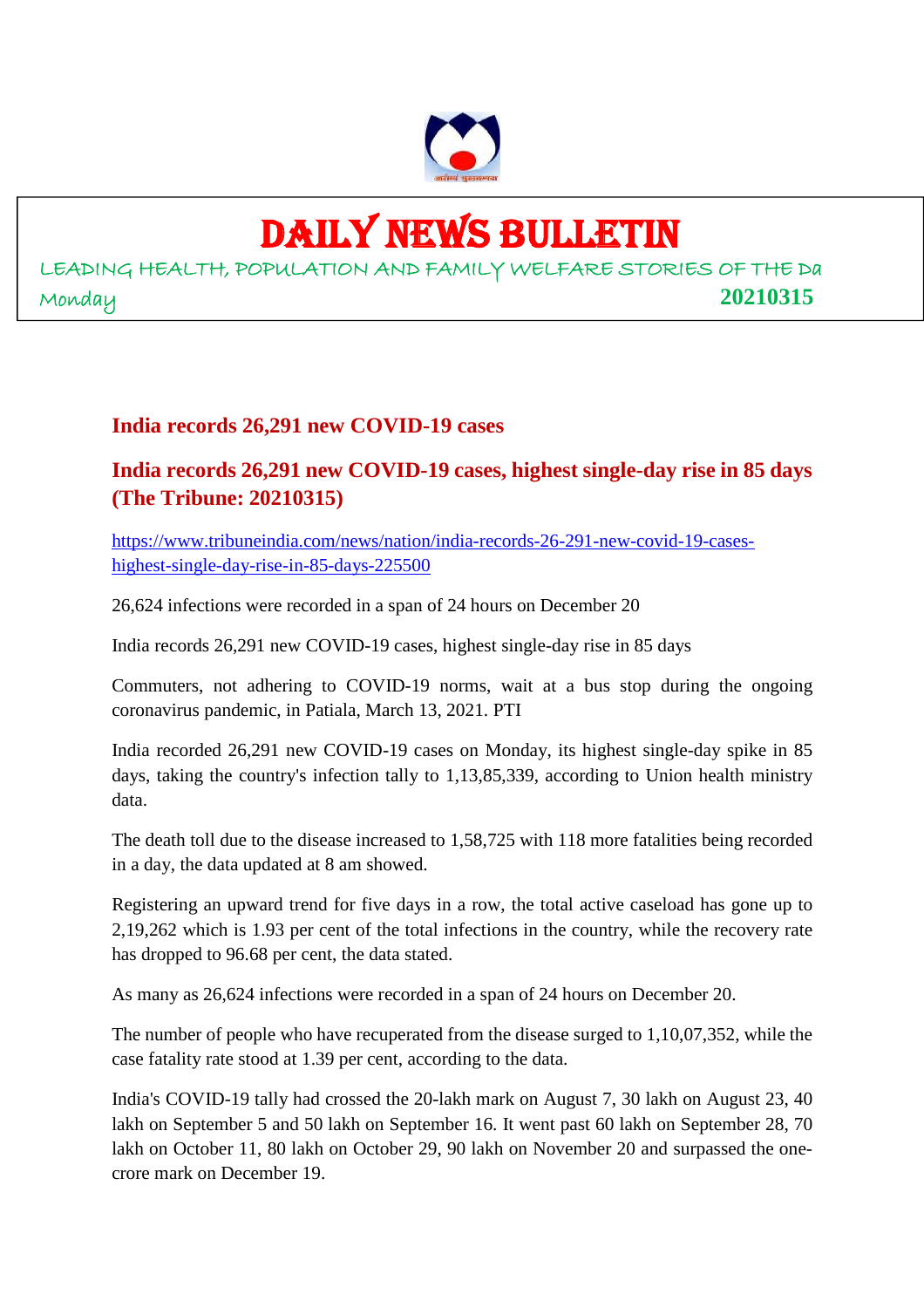According to Indian Council of Medical Research, 22,74,07,413 samples have been tested for COVID-19 up to March 14, including 7,03,772 on Sunday. PTI

#### **AstraZeneca - vaccine**

#### **AstraZeneca finds no evidence of increased blood clot risk from vaccine(The Tribune: 20210315)**

https://www.tribuneindia.com/news/world/astrazeneca-finds-no-evidence-of-increased-bloodclot-risk-from-vaccine-225489

AstraZeneca's review covered more than 17 million people vaccinated in the United Kingdom and European Union

AstraZeneca finds no evidence of increased blood clot risk from vaccine

AstraZeneca's review covered more than 17 million people vaccinated in the United Kingdom and European Union. Reuters photo.

AstraZeneca Plc said on Sunday a review of safety data of people vaccinated with its COVID-19 vaccine has shown no evidence of an increased risk of blood clots.

AstraZeneca's review, which covered more than 17 million people vaccinated in the United Kingdom and European Union, comes after health authorities in some countries suspended the use of its vaccine over clotting issues.

"A careful review of all available safety data of more than 17 million people vaccinated in the European Union and the UK with COVID-19 Vaccine AstraZeneca has shown no evidence of an increased risk of pulmonary embolism, deep vein thrombosis or thrombocytopenia, in any defined age group, gender, batch or in any particular country," the company said.

Authorities in Ireland, Denmark, Norway, Iceland and the Netherlands have suspended the use of the vaccine over clotting issues, while Austria stopped using a batch of AstraZeneca shots last week while investigating a death from coagulation disorders.

"It is most regrettable that countries have stopped vaccination on such 'precautionary' grounds: it risks doing real harm to the goal of vaccinating enough people to slow the spread of the virus, and to end the pandemic," Peter English, a retired British government consultant in communicable disease control, told Reuters.

European Medicines Agency has said there is no indication that the events were caused by the vaccination, a view that was echoed by the World Health Organisation on Friday.

The drugmaker said, 15 events of deep vein thrombosis and 22 events of pulmonary embolism have been reported so far, which is similar across other licensed COVID-19 vaccines.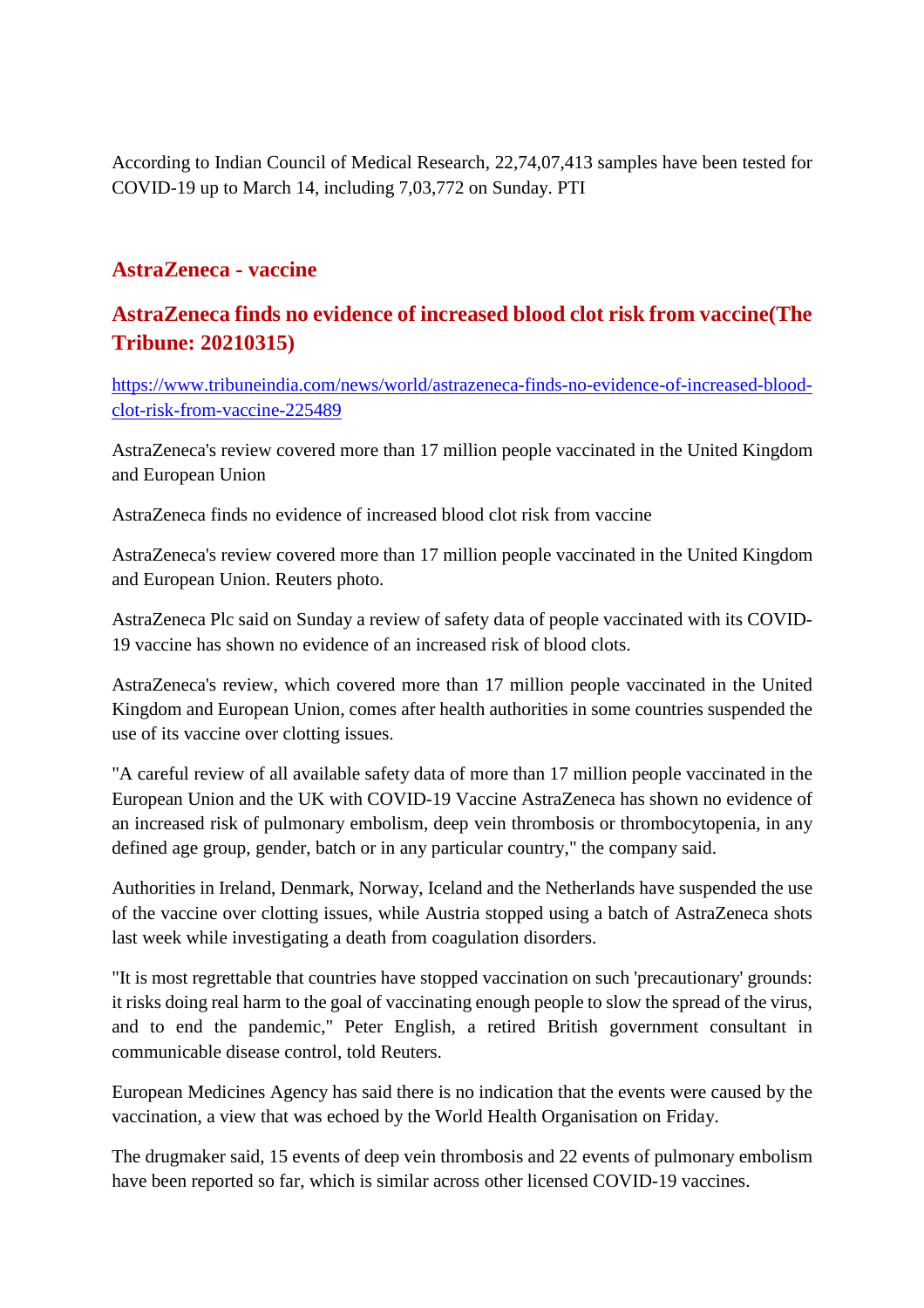The company said additional testing has and is being conducted by the company and the European health authorities and none of the re-tests has shown cause for concern. The monthly safety report will be made public on the EMA website in the following week, AstraZeneca said.

The AstraZeneca vaccine, developed in collaboration with Oxford University, has been authorised for use in the European Union and many countries but not yet by U.S. regulators.

The company is preparing to file for U.S. emergency use authorisation and is expecting data from its U.S. Phase III trial to be available in the coming weeks.—Reuters

#### **Vaccination**

#### **India's inoculation drive now second largest in world (Hindustan Times: 20210315)**

https://epaper.hindustantimes.com/Home/ArticleView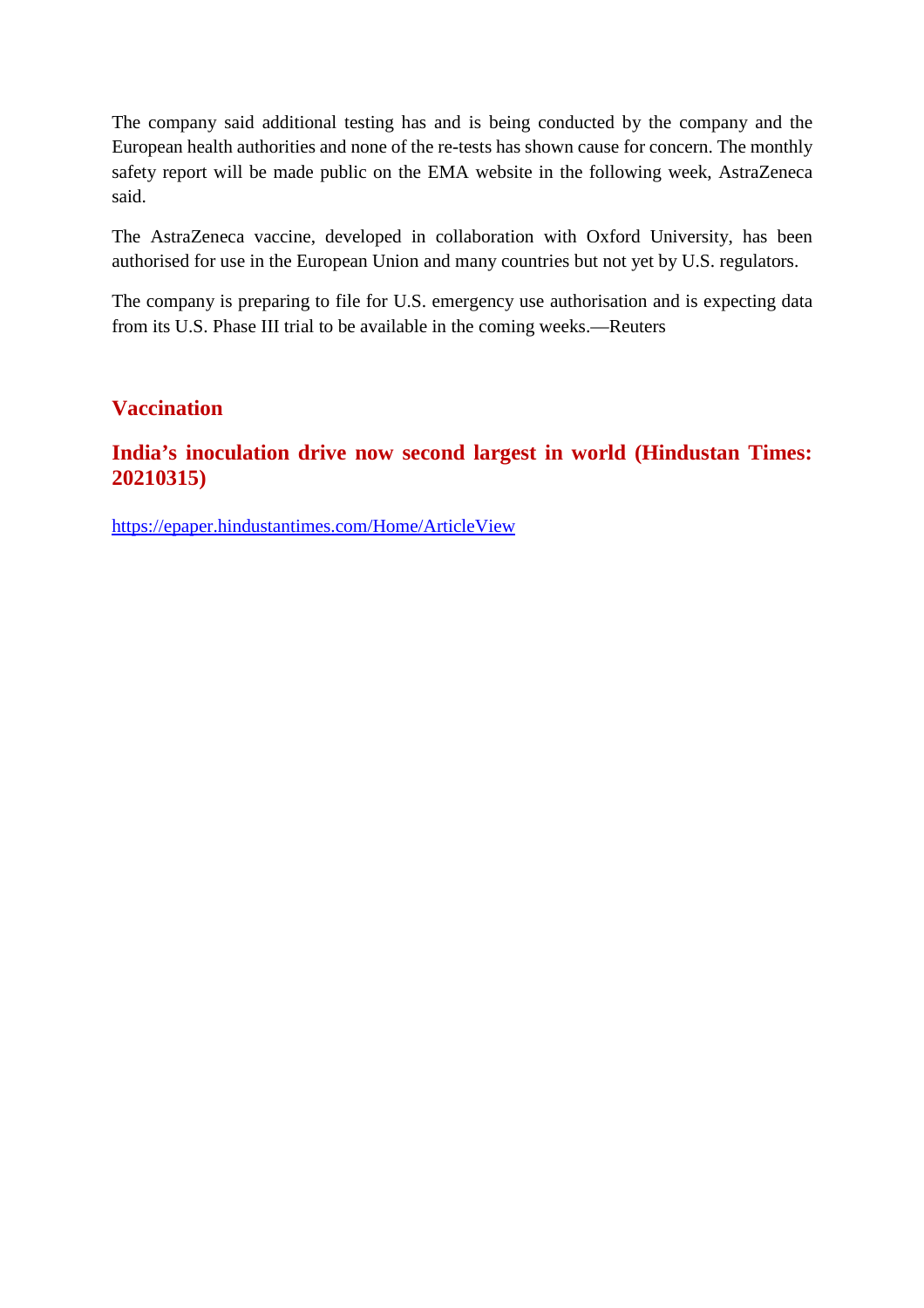

#### **Jamie Mullick**

jamie.mullick@htlive.com

New Delhi : With 1.26 million doses of vaccines administered on average every day in the last week, India's inoculation drive is now the world's second largest – both in terms of daily doses being administered as well as total jabs administered – and is now behind only the US, which is administering 2.5 million doses a day. These statistics highlight how India's inoculation drive has been picking up pace in the recent days.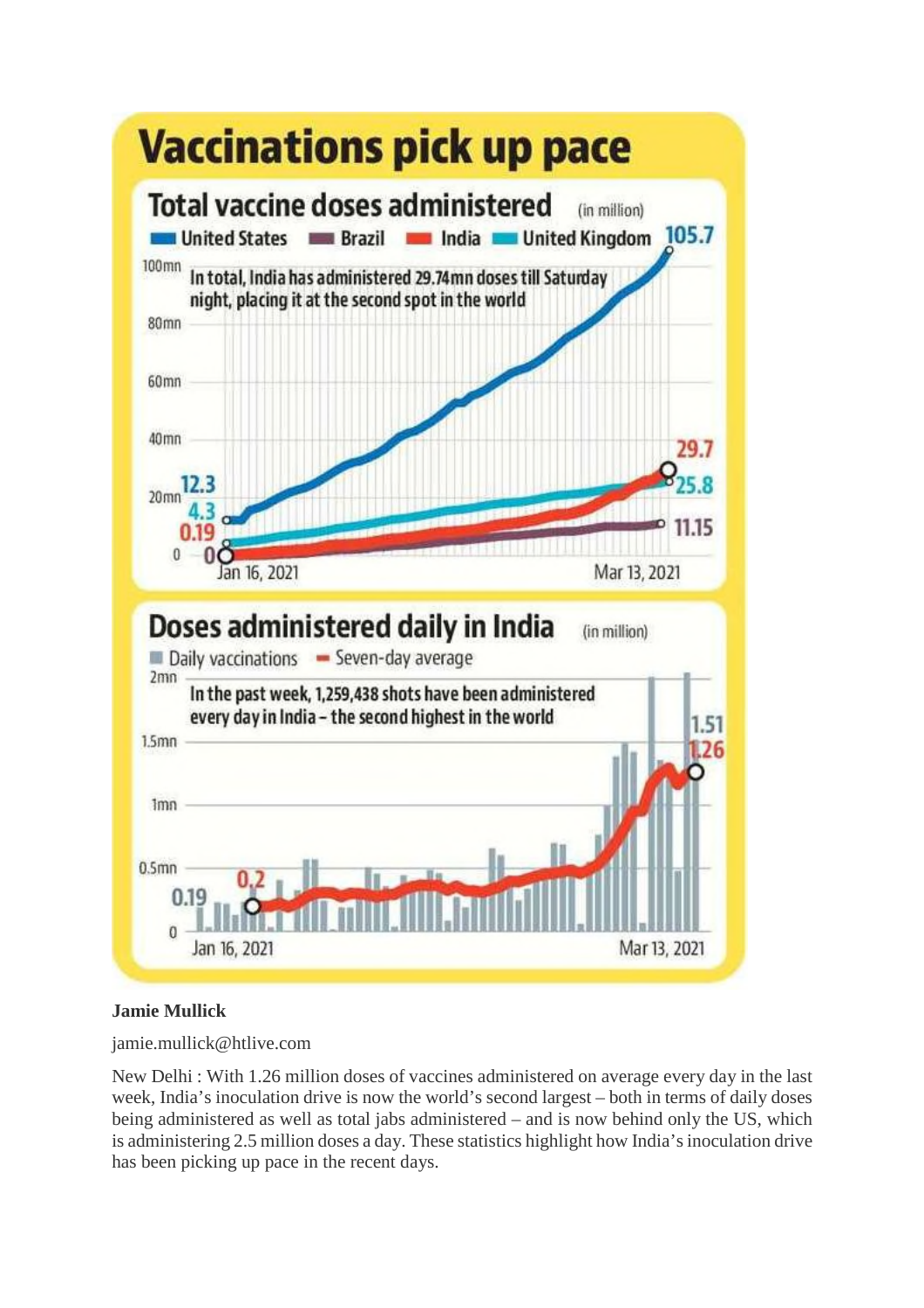The development, however, comes at a time when new infections have been rising for the past few weeks, with daily cases crossing the 26,000 mark on Sunday, the first time since December 19, or in 85 days, sparking fears of the start of a new wave of Covid-19 infections. India on Sunday reported 26,360 new Covid cases, taking the country's total cases to 11,385,170, according to HT's Covid-19 dashboard.

In total, India has administered 29.74 million doses, with 24.31 million people receiving at least one dose as of Saturday night, placing it at the second spot in the world, ahead of the UK, which has administered 25.87 million doses to 24.19 million people as of Saturday, according to data issued by the respective governments.

The US, which has administered 101.13 million doses as of Saturday, with 68.88 million people receiving at least one shot, however, is the runaway leader in the world in terms of vaccinations. Brazil is a distant fourth with 11.36 million doses administered till Saturday. India has administered more doses than all of South America (21.42 million doses), according to vaccination data compiled by website Our World in Data.

In the past week, 1,259,438 shots have been administered every day in India on average – also the second highest in the world. Much of this increase has come in the past few weeks — India's daily dose rate has tripled in the last 20 days (it was 415,332 shots a day for week ending February 22). It is only behind the US, which has administered 2,541,597 doses a day in the last seven days. On the distant third spot, the UK has been administering 349,372 shots a day last week. The vaccination process, however, needs to be scaled up in India quickly to break the transmission cycle, experts say. "Although it is heartening to see an increase in pace, It is sort of an underaccomplishment to go at this rate as India has the capacity to cover 7 to 10 million per day," Dr Giridhara R Babu, head, epidemiology, Indian Institute of Public Health, told HT on Saturday.

To be sure, due to the opaque nature of China's data sharing on Covid-19 over the past year, numbers from Beijing have been excluded from global calculations, even though the country says it has administered 52.52 million doses as on February 28.

#### **NEW WAVES INCOMING, INDIA AND ABROAD**

However, despite the rising vaccination, several nations including India are again trying to grapple with the start of a new wave of infections, which is threatening to thwart inoculation efforts.

Daily infections in India have been growing at an alarming rate again – from Wednesday (March 10) onwards, the country has set four consecutive records for the most single-day infections in 2021. The country has reported 21,168 new cases a day in the past week – the highest since December 27. While this is nowhere close to the peak the country has seen (over 96,000 average cases a day in mid-September), the worrying trend is that it is rising — the case rate dropped to 10,988 for the week ending February 11.

This trend isn't limited to India alone – six out of the 10 countries in the world with the most Covid-19 cases are currently seeing new waves. These are Brazil (the world's biggest hot spot with 71,419 new cases a day on average in the past week), France (23,273 new cases a day in the last week), Italy (22,160 new cases a day), Turkey (13,826), and Germany (9,675). The US, the world's worst-hit country so far, is currently seeing 55,356 new cases a day, but the trendline is currently declining, which many experts have said is the first glimpse of the country's immense vaccination drive paying dividends.

In Europe, many countries have either kicked off fresh lockdowns or are on the verge it.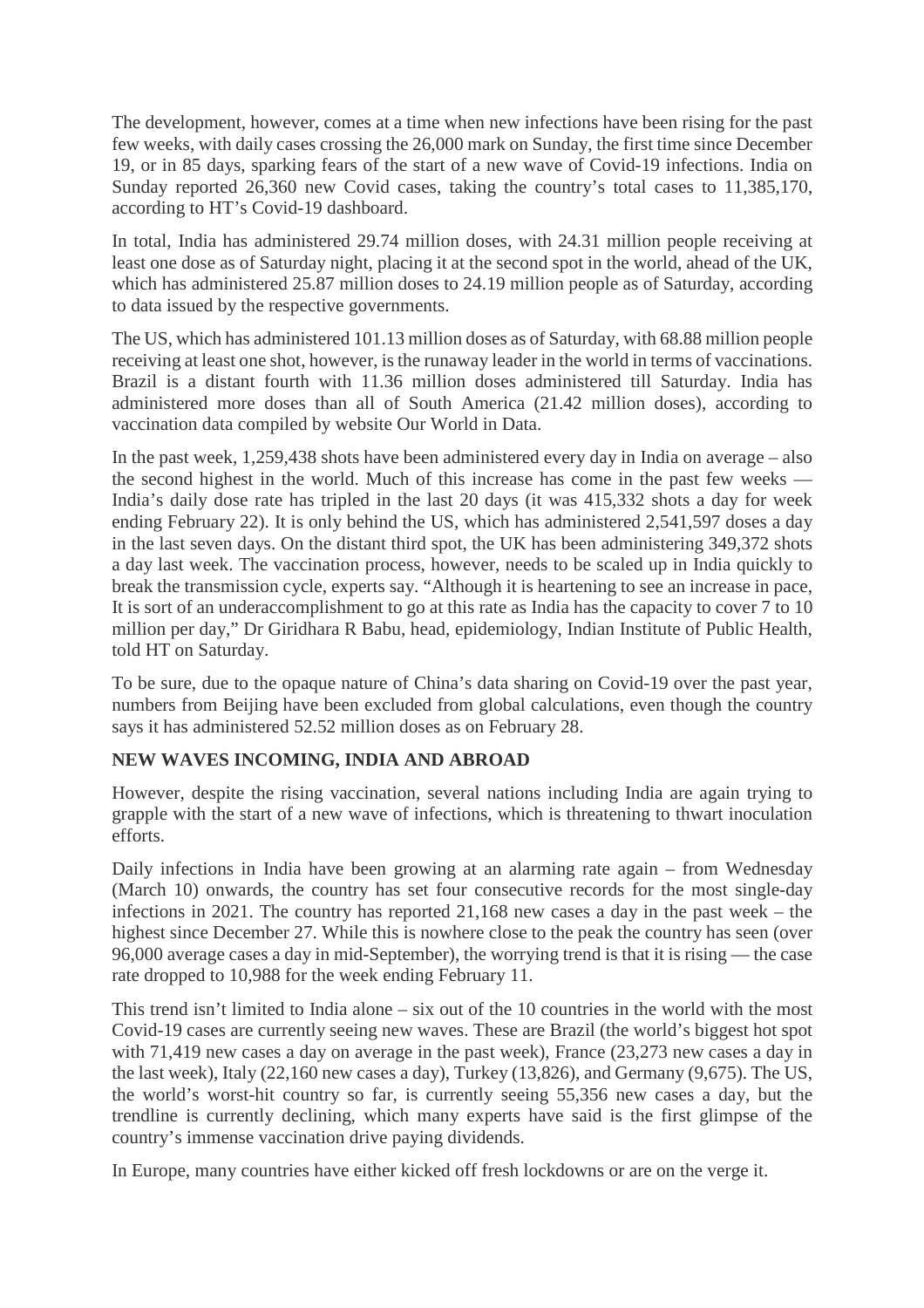In Italy, locals on Monday rushed to parks, shopping centres and to get haircuts before a majority of the country goes into lockdown on Monday to try to curb a surge in cases. Italian PM Mario Draghi backed the lockdown because infections are at three-month highs and the country's vaccine programme has faced a spotty roll-out. Italy has suffered more than 100,000 deaths, the most in Europe after the UK.

Officials in France said the Paris region may be headed toward a new lockdown as a third wave of infections has started to fill up ICUs and low vaccine supplies have dragged down inoculation efforts.

#### **Vaccination Drive**

**Only around 3% in city have got at least 1 vaccine dose: Govt data (Hindustan Times: 20210315)**

https://epaper.hindustantimes.com/Home/ArticleView

### **Delhi's vaccination drive so far**



Just over 3% of Delhi's population has received at least a single dose of the coronavirus vaccine so far, government records show, with experts calling for the government to expedite the vaccination programme in the Capital amid a steady spike in the number of new Covid-19 cases.

As on Sunday evening, 638,438 people have received at least one shot of a Covid-19 vaccine in the city, marginally more than 3% of Delhi's nearly 20 million population.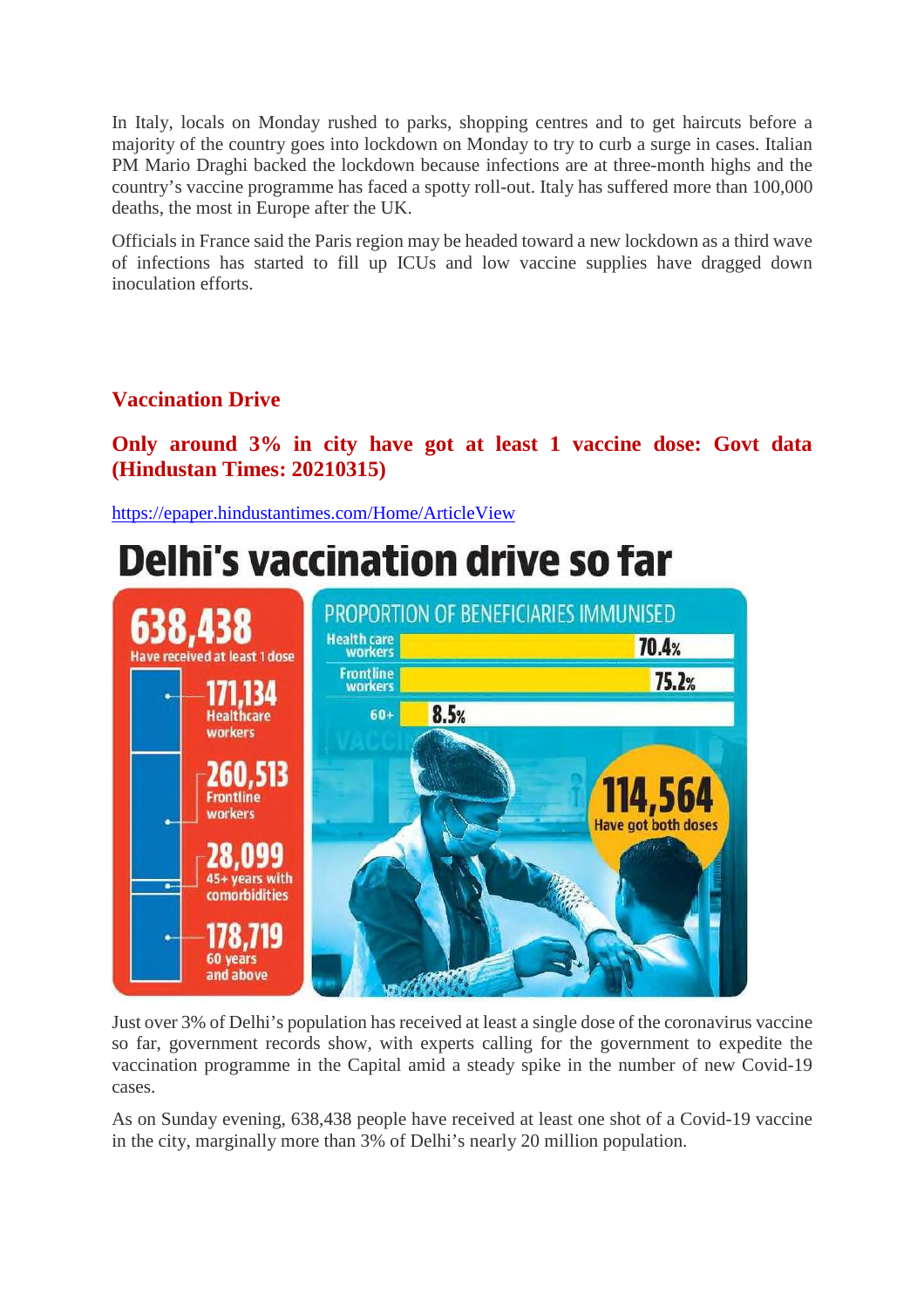Over 178,000 persons over the age of 60 have received at least one shot of the vaccine since the drive opened for them on March 1, state government data showed. This accounts for over 8.5% of the 2.1 million people in this category living in Delhi as per estimates based on electoral rolls.

Over 28,000 persons above the age of 45 with 20 specified co-morbidities have also received the shot so far in the city. With the Centre releasing the list of eligible illness — such as severe heart condition, cancers, and complicates diabetes and hypertension — soon before the drive opened up for this category, the city does not have estimates on the number of such persons living in Delhi.

Over 70% of registered health care and frontline workers, who started getting the shots in mid-January and February beginning respectively, have received at least one dose of the vaccine.

Additionally, 114,564 persons have receiving both doses of the vaccines, 28 days apart, thus completing their immunisation from the infection. Both vaccines approved for use in India — Covaxin and Covishield — need two doses given four to six weeks apart.

Nearly three crore vaccine doses have been administered across the country till Saturday evening, according to Union health ministry data, around 2.5% of the total population of the country.

"We are already conducting vaccinations six days a week. We have also fixed 50,000 vaccine slots per day, and the number will keep increasing," said Delhi health minister Satyendar Jain. With the number of cases of the viral infections on the rise, district officials have been asked to focus on increasing the pace of immunisation along with contact tracing and testing.

"In addition to what we were doing in March and April last year — tracing contacts and testing people at risk of getting the infection — we have an effective vaccine this time around. We are focussing on encouraging more and more people to come and get immunised. We have been in touch with several resident welfare organisations (RWAs) in the city to increase awareness about the vaccines and the vaccination drive and motivate people to get the shot," said one senior district official, on the condition of anonymity.

Another official said, "We are also using our network of ASHA and Anganwadi workers to find beneficiaries over the age of 60 or those with comorbidities and encourage them to go to their nearest vaccination centre. We have allowed walk-ins after 3pm to ensure that more people turn up, just like it happened initially with the drive for health care workers." The official said the district officials were also helping in registering those who do not know how to register on CoWIN portal to increase the numbers.

On Sunday, Delhi recorded 407 cases of Covid-19, seeing over 400 cases for four days in a row. With just over 68,000 tests having been conducted, the positivity rate – proportion of samples that return positive among total tested – stood at 0.60% on Sunday.

The seven-day average positivity rate has increased to 0.55% from 0.42% last week.

This, experts say, is an indication of the increasing spread of the infection in the city.

"When there is a fire somewhere, should we throw all the water we have at it or distribute it equally. What are the vaccines for? The government should vaccinate everyone over the age of 18 in the six states that have started seeing an increase in the number of cases. All the vaccines from other states should be diverted; the others can wait for it," said Dr T Jacob John, former head of the department of virology at Christian Medical College, Vellore.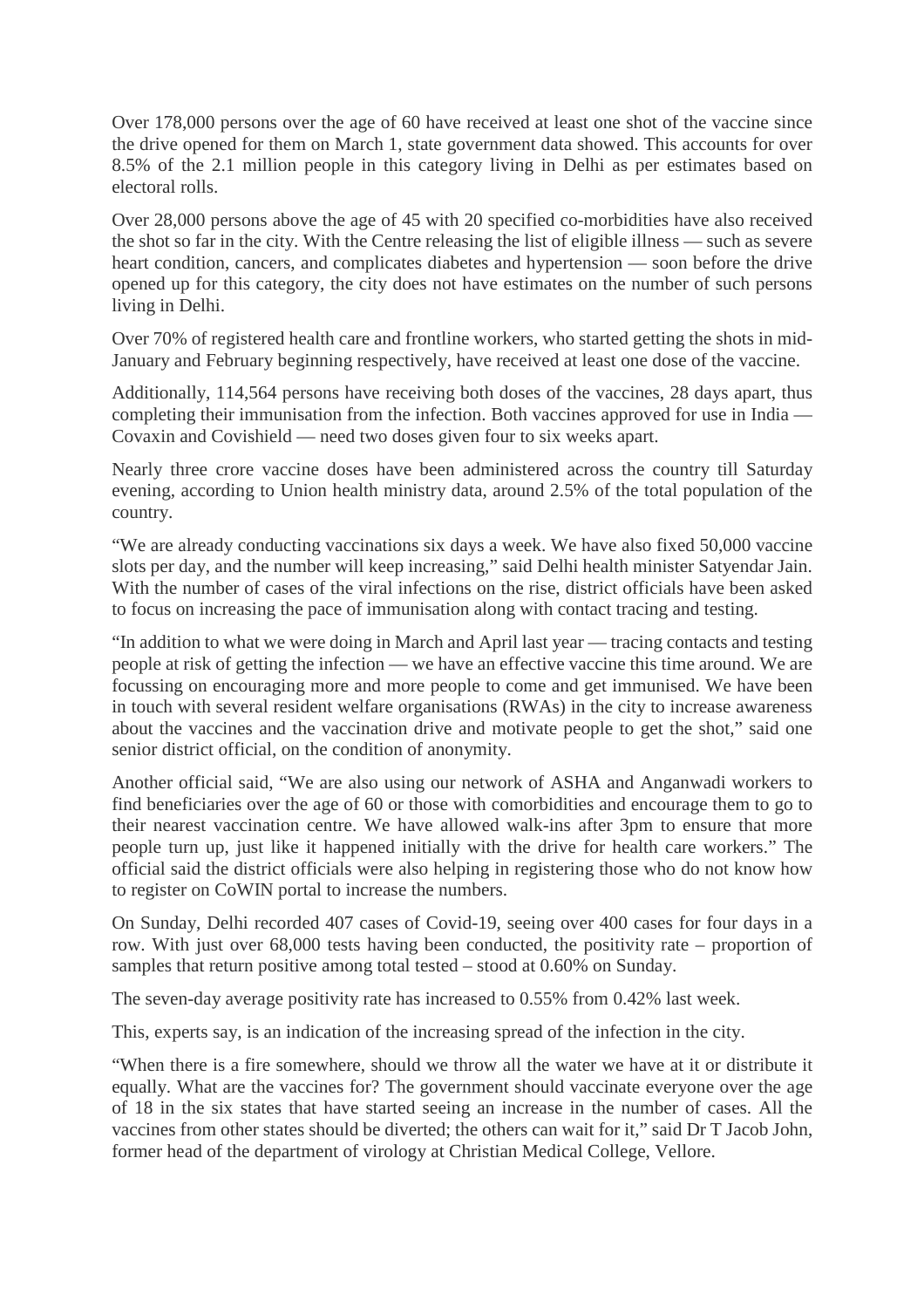#### © 2021 All Rights Reserved. Powered by *Summit*

Disclaimer: The contents of this website is the copyright of HT Digital Streams Limited and any downloadable version thereof, including but not limited to electronic or digital version of newspaper (e-paper) in any format, is intended for personal consumption only. Dissemination, distribution, circulation and/ or publication of any content or e-paper (pdf or otherwise) through any mode and/or on any social media platform without prior authorization/ permission/ license, is strictly prohibited.

#### **COVID-19'**

#### **Coronavirus | 'renal patients at high risk from COVID-19 (The Hindu: 20210315)**

https://www.thehindu.com/news/national/karnataka/coronavirus-renal-patients-at-high-riskfrom-covid-19/article34056718.ece

A rally was organised ahead of World Kidney Day from NU Hospitals in Bengaluru on Wednesday. special arrangement | Photo Credit: Special Arrangement

When a family of three from Bengaluru, including a 53-year-old renal transplant individual, contracted COVID-19 in August, the family only prayed that the disease should not create more complications in the kidney recipient.

While two members from the family developed classical COVID-19 symptoms, including high fever, cough, and loss of taste/smell, the person who had undergone the transplant had very mild symptoms. Doctors said this was because of his poor immune response due to immunosuppressants.

City-based nephrologists, who have noticed a high incidence of COVID-19 among people with kidney disease and other severe chronic medical conditions, said although persons with renal issues and those who have undergone transplant did not exhibit classical symptoms, they were at a higher risk of more severe illness.

To study this aspect, a group of doctors from Manipal Hospitals documented the impact of COVID-19 on patients with kidney disease, kidney recipients, and those on dialysis in a review article titled 'Coronavirus Disease 2019 and the Kidney'. The article, published in the Journal of Internal Medicine , an official publication of the Association of Physicians of India, Karnataka chapter, was compiled by Ravi Jangamani, Chakravarthy Thirumal, and Sankaran Sundar from the Department of Nephrology at Manipal Hospitals in Bengaluru.

"Besides our own findings, we have also put together global observations regarding the impact of the virus on the kidneys of patients," Dr. Jangamani told The Hindu on Thursday. "Patients with chronic kidney diseases (CKD) and immune- mediated kidney diseases should be regarded as at risk to experience a more severe disease mediated kidney diseases should be regarded as at risk to experience a more severe disease of immunosu- ppression drugs," he said.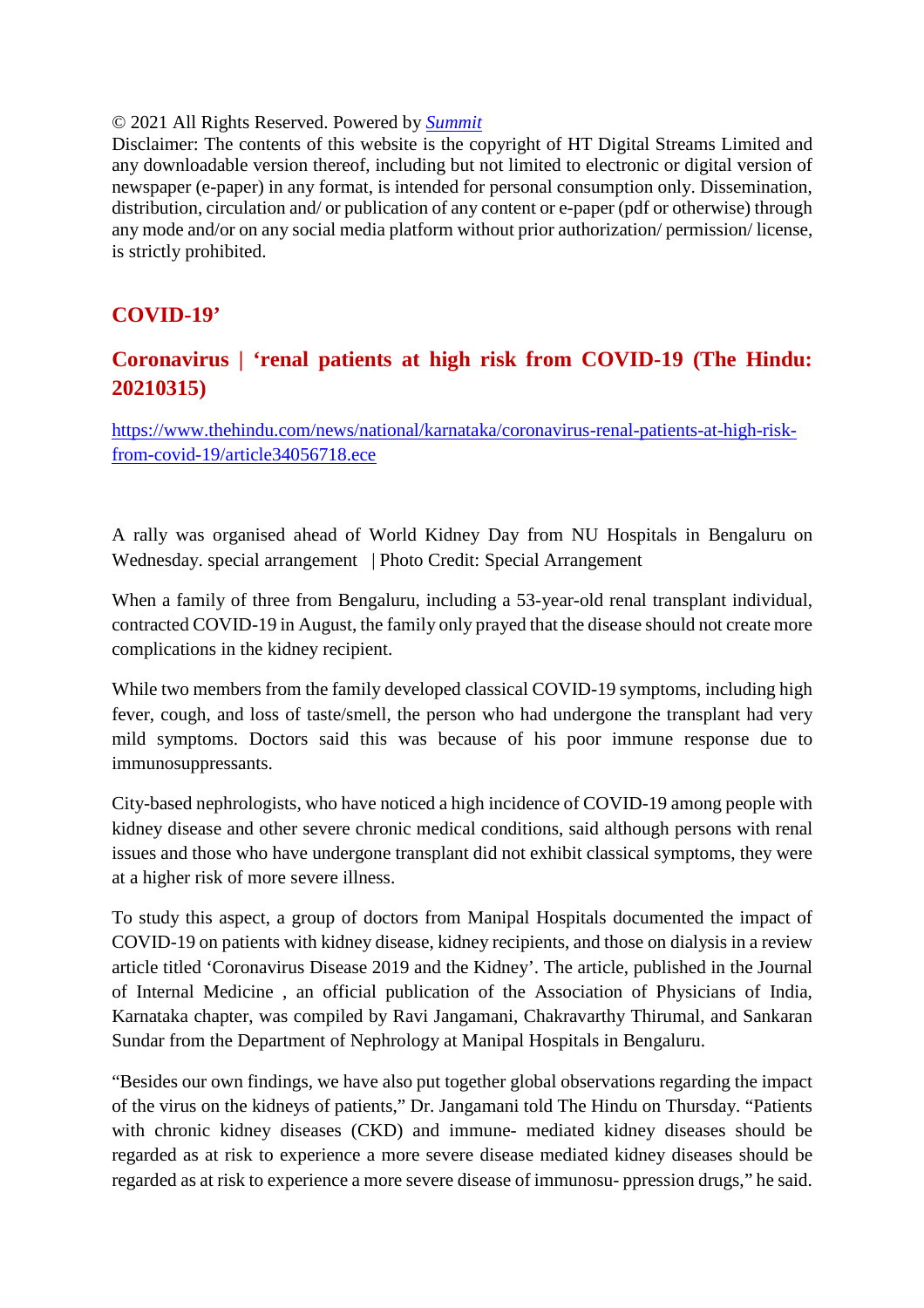Dr. Sundar, head of international transplant services at the hospital, said that 20% to 40% of critically ill COVID-19 patients who did not have any renal issues prior to the infection had developed acute kidney injury.

"Those predisposed with renal issues were the worst hit. As most did not exhibit fever or other classical symptoms, they did not seek timely medical advice and went for self-medication. This led to complications at a later stage and we have noticed high mortality in such patients," he said.

Pointing out that the pandemic had hit those on dialysis the most, Dr. Sundar said, "Dialysis patients had a high exposure to the virus as they had no other go but to visit hospitals for the procedure."

Dr. Jangamani said that over 20% of patients who sought dialysis at Manipal Hospitals were infected

Dialysis patients who were infected by the virus in the city had a tough time in the initial months of the pandemic as COVID-dedicated hospitals did not have dialysis facilities. However, things changed for the better after August when private hospitals set up dedicated COVID-19 wards.

To mark World Kidney Day, Manipal Hospitals provided free vaccination to everyone undergoing dialysis at all its centres.

#### **Coronavirus**

#### **Coronavirus | 60% of new COVID-19 cases in Maharashtra (The Hindu: 20210315)**

https://www.thehindu.com/news/national/six-states-account-for-over-85-of-fresh-covid-19 cases-in-india-health-ministry/article34042940.ece

126 deaths in the 24 hours ending 8 a.m. on March 11.

Maharashtra reported the highest daily new COVID cases at 13,659 (almost 60% of the daily new cases) with the country reporting 22,854 new cases in the last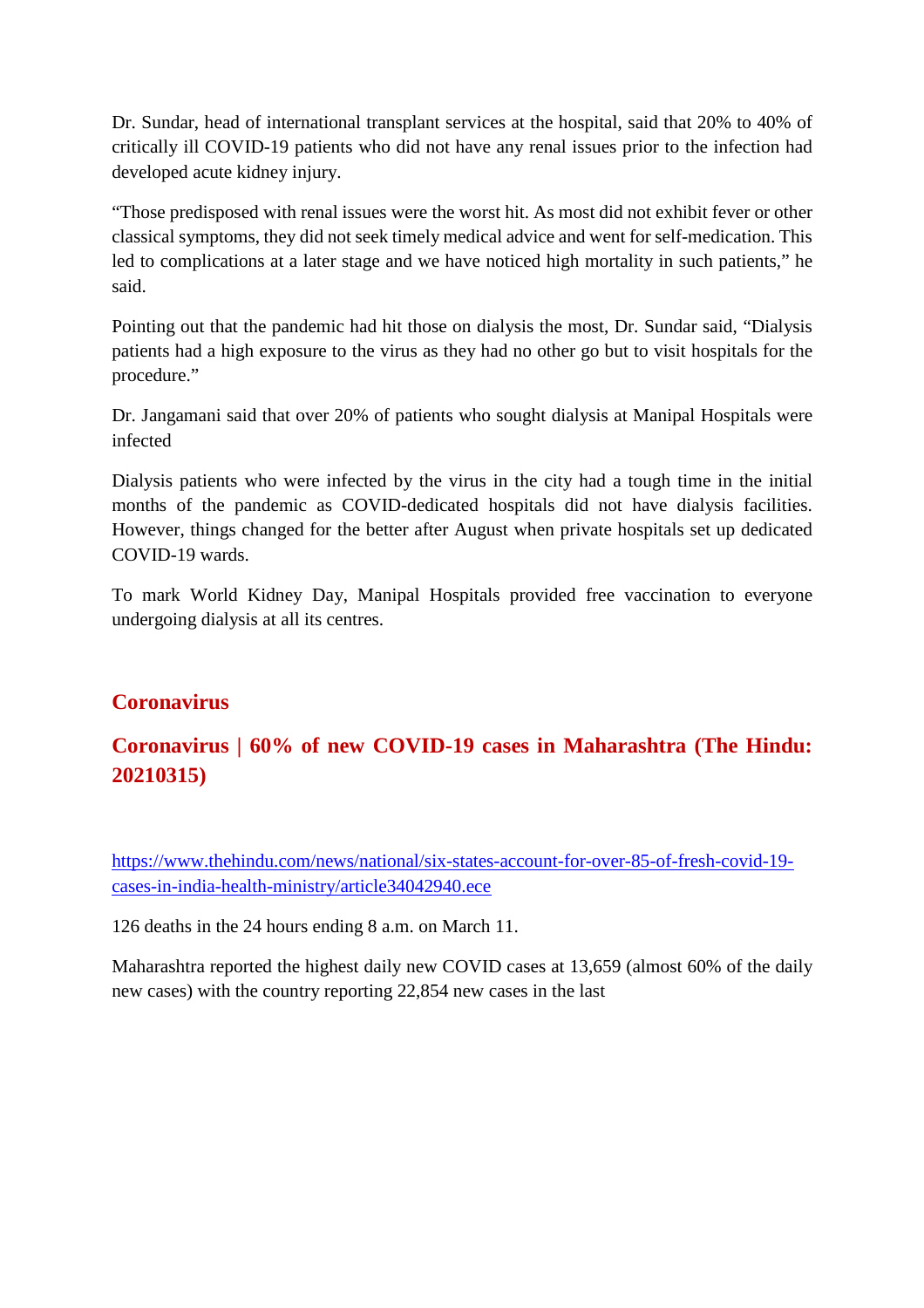#### **New Cases (The Asian Age: 20210315)**

http://onlineepaper.asianage.com/articledetailpage.aspx?id=15467113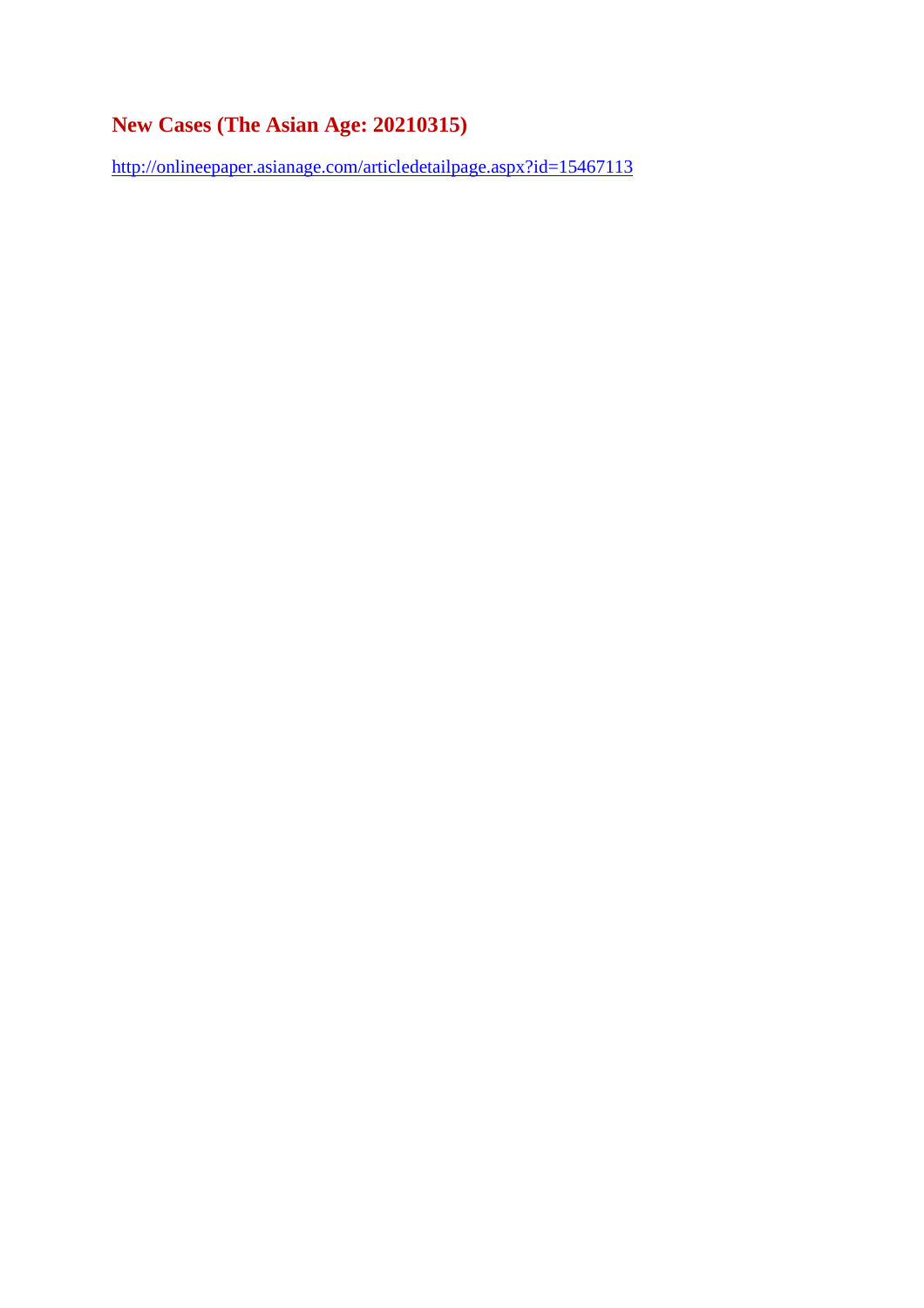

People violate social distancing norms amid the coronavirus pandemic at crowded  $-PTI$ Sarojini Nagar market in New Delhi on Sunday.

## Delhi records 407 Covid-19 cases, positivity rate 0.60%

#### **AGE CORRESPONDENT NEW DELHI, MARCH 14**

Delhi recorded 407 new Covid-19 cases on Sunday, crossing the 400-mark for the fourth consecutive day, while the positivity rate stood at 0.60 per cent, according to data shared by the health department.

The death toll climbed to 10,941 with two more fatalities, as per the latest bulletin issued by the Delhi health department.

The city had recorded<br>419 fresh Covid-19 cases on Saturday, while 431 cases were recorded on Friday, the highest singleday spike in over two<br>months. The count on Thursday was 409.

Delhi had registered 370 new cases on Wednesday and 320 on Tuesday. The city had reported three Covid-19 deaths on Wednesday and four on Tuesday. A total of 585 cases were reported on<br>January 1 and 424 on<br>January 3. The daily count had dropped to 306 on January 11 and risen again to 386 on January 12. according to official

**HEALTH EXPERTS and** doctors have attributed the 'sudden rise' of Covid-19 cases to people turning complacent, not following Covid-19 appropriate behaviour and assuming that all is well now'

ed to come down in February. On February 26, the month's highest daily count of 256 new cases was recorded. The new coronavirus cases recorded on Sunday took the infection tally to 6,43,696. the bulletin said. The number of active cases in the city rose to 2,262 on<br>Sunday from 2,207 on Saturday.

Health experts and doctors have attributed this "sudden rise" of Covid-19 cases to people turning complacent, not following  $Covid-19$ appropriate behaviour and "assuming that all is well now"

Delhi health minister Satyendar Jain had on Friday said the figures of over 400 per day suddenly were "not alarming", and had asserted that the posi-

The total number of conducted tests on Saturday stood at 68,223, including 41,195 RT-PCR tests and 27,028 rapid anti-<br>gen tests, the bulletin<br>said. The number of people under home isolation on Sunday rose to 1,270<br>from 1,204 on Saturday, it said, adding that over 6.30 lakh people have recovered from the infection till date.

Noida recorded three new cases of Covid-19 on Sunday that pushed<br>Gautam Buddh Nagar district's infection tally to 25,667. official data showed. The active cases in the district remained at 84, same as the previous day, according to the data<br>released by the state's health department for a 24-hour period.

Another three patients got discharged during the period with the overall recoveries reaching 25,492, the fifth highest in the state, it showed.

Gautam Buddh Nagar has a death toll of 91 with a mortality rate of 0.35 per cent. The recovery rate of patients remained at 99.31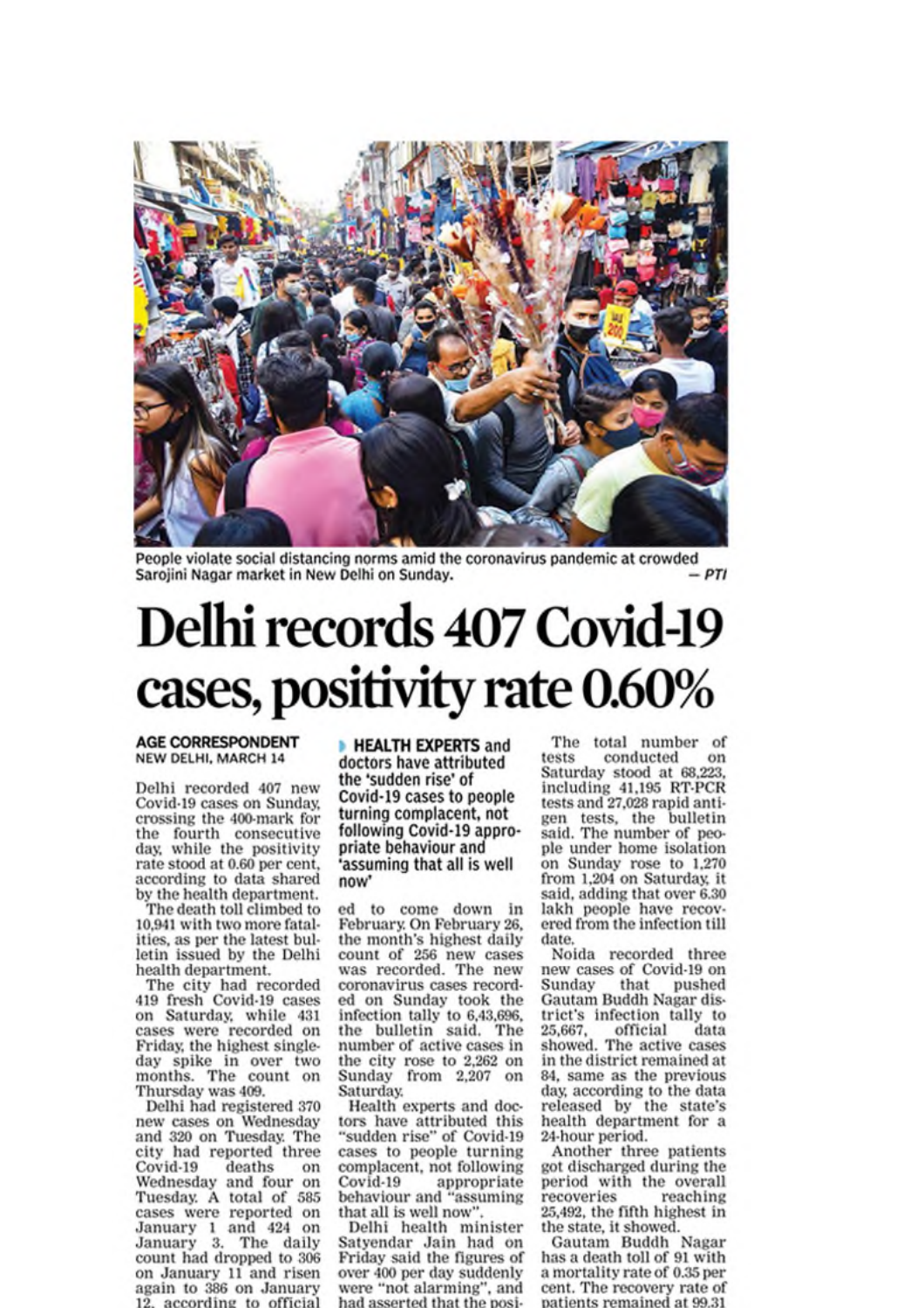#### **Covid 19 (The Asian Age: 20210315)**

http://onlineepaper.asianage.com/articledetailpage.aspx?id=15467113

# India's biggest 1-day Covid...

Continued from Page 1 cent of new instances of the disease reported in a day.

Maharashtra registered the highest daily new cases at 15,602, followed by Kerala with 2,035 and Punjab with 1,510 new cases. The situation in Maharashtra, which has consistently been reporting the highest number of cases in India in the past year, has been under scrutiny for some time, with several districts imposing partial lockdowns and night curfews.

Even Delhi's daily Covid-19 cases remained over 400 for the fourth day. Wth 407 fresh cases, the coron-<br>avirus cases' tally in the national capital reached over 6.43 lakhs. Two new fatalities have mounted the death toll in the city to 10.941.

India last saw a singleday surge of 26,624 infections on December 20 last year. The count of daily fresh cases has been on a steady rise since the last week of February and has been touching record highs for the last three days. With the addition of the new cases, the cumulative caseload in India has reached 1,13,59,048.

The Covid-19 tally crossed the 2-lakh mark on Saturday after 53 days. The number was 2,02,022 on Saturday, 1,97,237 on Friday and 1,89,226 on Thursday.

India's Covid-19 tally crossed the 20-lakh mark on August 7 last year, 30 lakhs on August 23, 40 lakhs on September 5 and 50 lakhs on September 16. It went past 60 lakhs on September 28, 70 lakhs on October 11, and crossed 80 lakhs on October 29, 90 lakhs on November 20 and crossed the one-crore mark on December 19.

Indian Council of Research data Medical shows  $\mathbf{a}$ total of 22,67,03,641 samples were tested across the country. Of these, 8,64,368 samples were tested on Saturday.

India has so far vaccinated 2,97,38,409 people. The country on Saturday the 56th day of the vaccination drive recorded the highest number of vaccinations administered in a single day.

#### **Women (The Asian Age: 20210315)**

http://onlineepaper.asianage.com/articledetailpage.aspx?id=15466656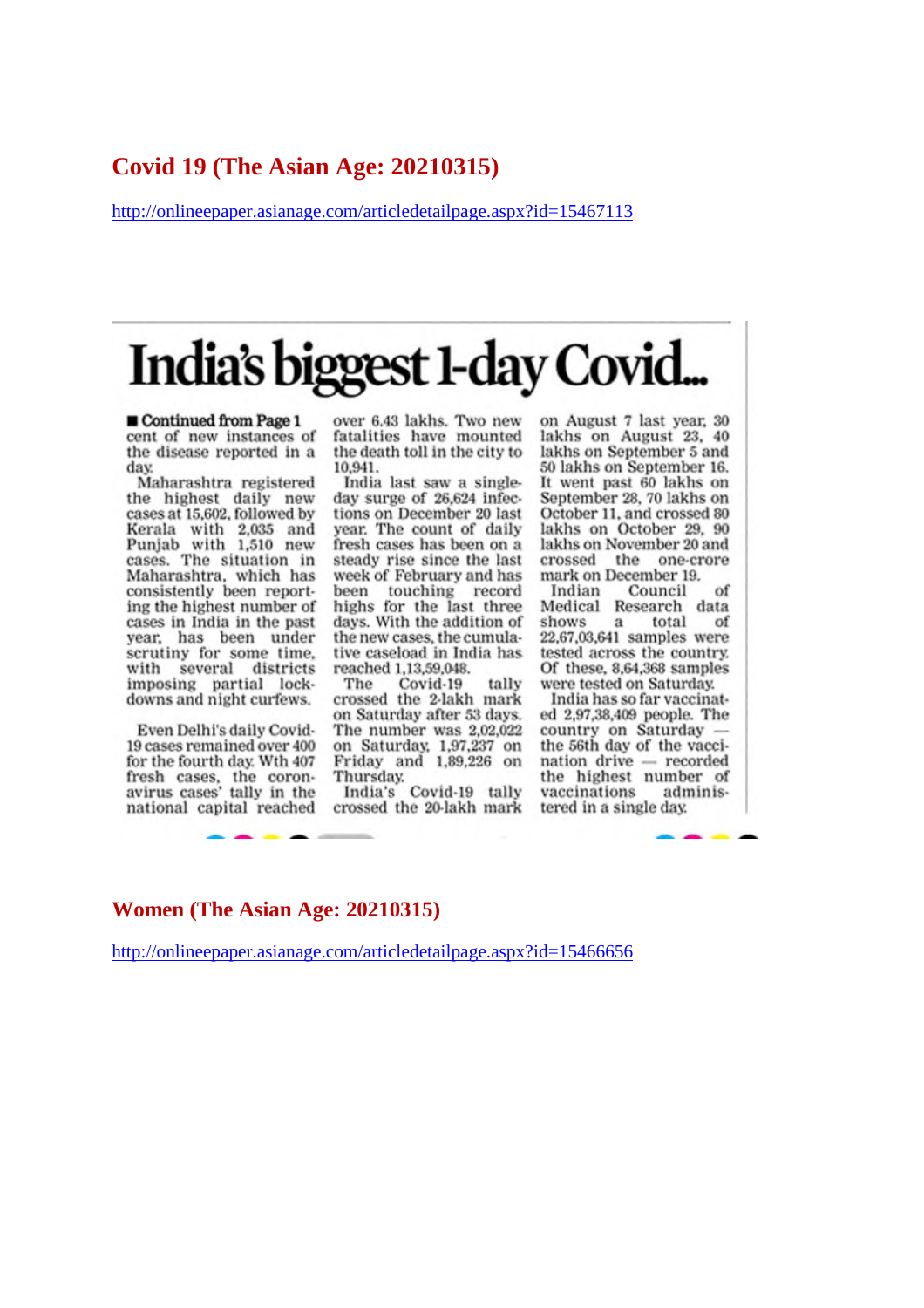

Women's Week: Meghan vs Kate, & Sarah Everard I

eaus<br>g lik

D

#### **Coronavirus (Hindustan: 20210315)**

https://epaper.livehindustan.com/imageview\_701343\_124204732\_4\_1\_15-03- 2021\_0\_i\_1\_sf.html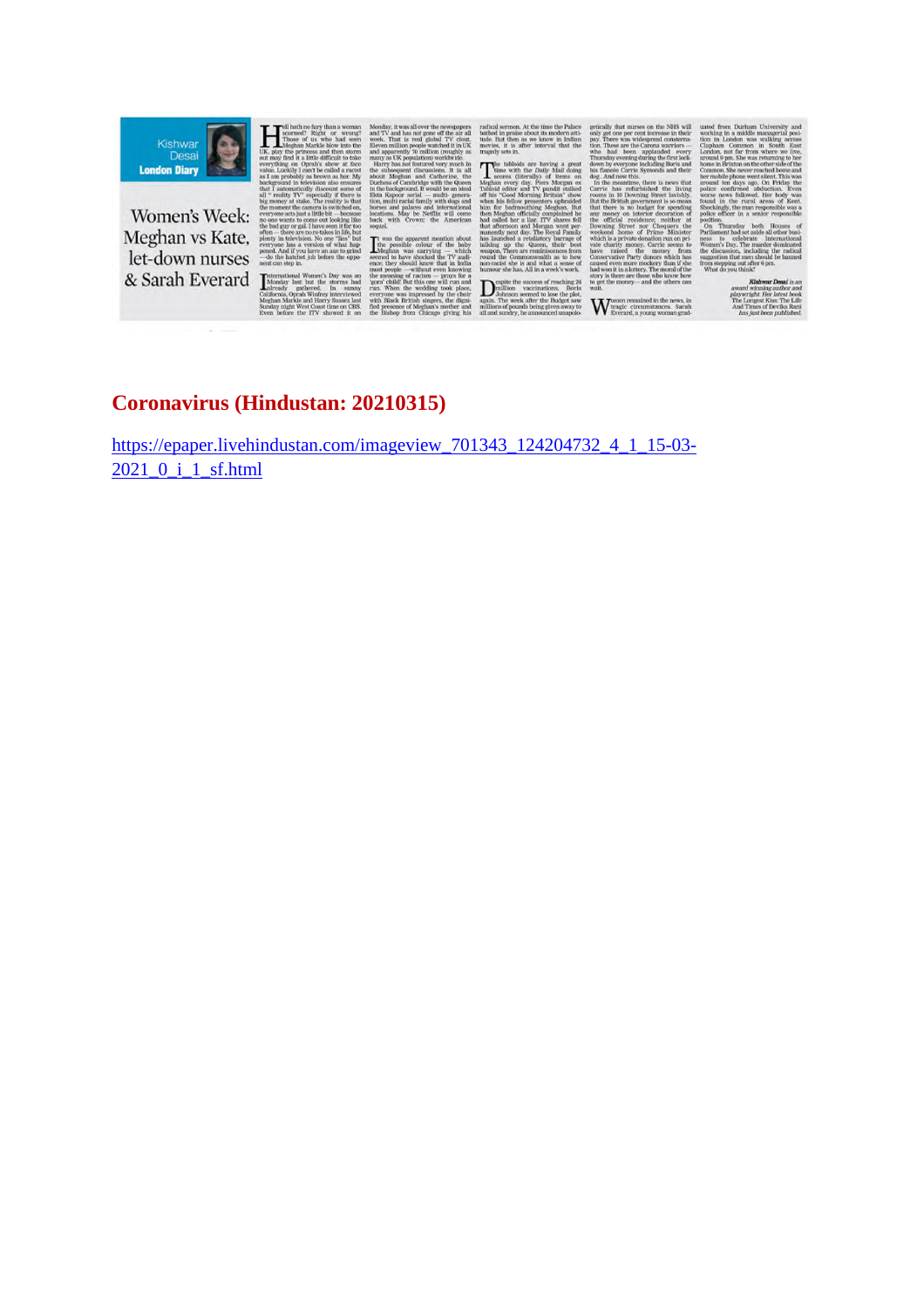प्रतिबंध घटने और लोगों की लापरवाही के कारण संक्रमण के नए मामलों में तेजी से हो रहा है इजाफा

**निई लहर का खत**  $\overline{G}$  $\overline{\mathbf{C}}$ 

फायदा नहीं होगा जब तक यह 70-80

फीसदी आबादी को नहीं लगा दिया जाए।

#### नई दिल्ली | विशेष संवाददाता

.<br>देश में कोरोना के मामलों में तेजी से हो .<br>रही बढ़ोतरी के बीच चिकित्सा विशेषज्ञों का कहना है कि देश कोरोना की नई लहर का सामना कर रहा है। दिल्ली समेत कुछ राज्यों में भले दूसरी लहर खत्म हो जुल्ड सम्भान गरा दूसरा राहर खरन है।<br>गई हो पर कई राज्यों में कोविड की दूसरी लहर का खतरा मंडरा रहा है।

देश में करीब तीन माह बाद बीते .<br>चौबीस घंटों में सर्वाधिक 25.320 नए मामले आए हैं। विशेषज्ञों का कहना है कि हमें अतिरिक्त एहतियाती कदम उठाने की .<br>जरूरत है।

स्वास्थ्य मंत्रालय की रिपोर्ट के अनुसार पिछले 24 घंटे में जो नए मामले आए हैं, उनमें से करीब 77 फीसदी तीन राज्यों महाराष्ट्र, केरल और पंजाब से हैं। जबकि अन्य छह राज्यों में जहां कोरोना के मामले बढ़ रहे हैं उनमें कर्नाटक, गुजरात, तमिलनाडु, मध्य प्रदेश, दिल्ली और हरियाणा शामिल है। वर्धमान महावीर मेडिकल कॉलेज के कम्युनिटी .<br>मेडीसिन विभाग के निदेशक प्रोफेसर जगल किशोर का मानना है कि ऐसे ्<br>संकेत मिल रहे हैं कि देश में कोरोना की दुसरी लहर आरंभ हो चुकी है।



कोरोना की पहली या दसरी लहर का

सामना कर चुके हैं। अब तीसरी लहर

सकते हैं।

▶ नियम टूटे पेज 02

#### **Vaccination Regestation (Hindustan: 20210315)**

है कि जनवरी-फरवरी में नए संक्रमण

.<br>न्यनतम होने के कारण कोराना संबंधी

https://epaper.livehindustan.com/imageview\_701343\_124199414\_4\_1\_15-03-2021\_0\_i\_1\_sf.html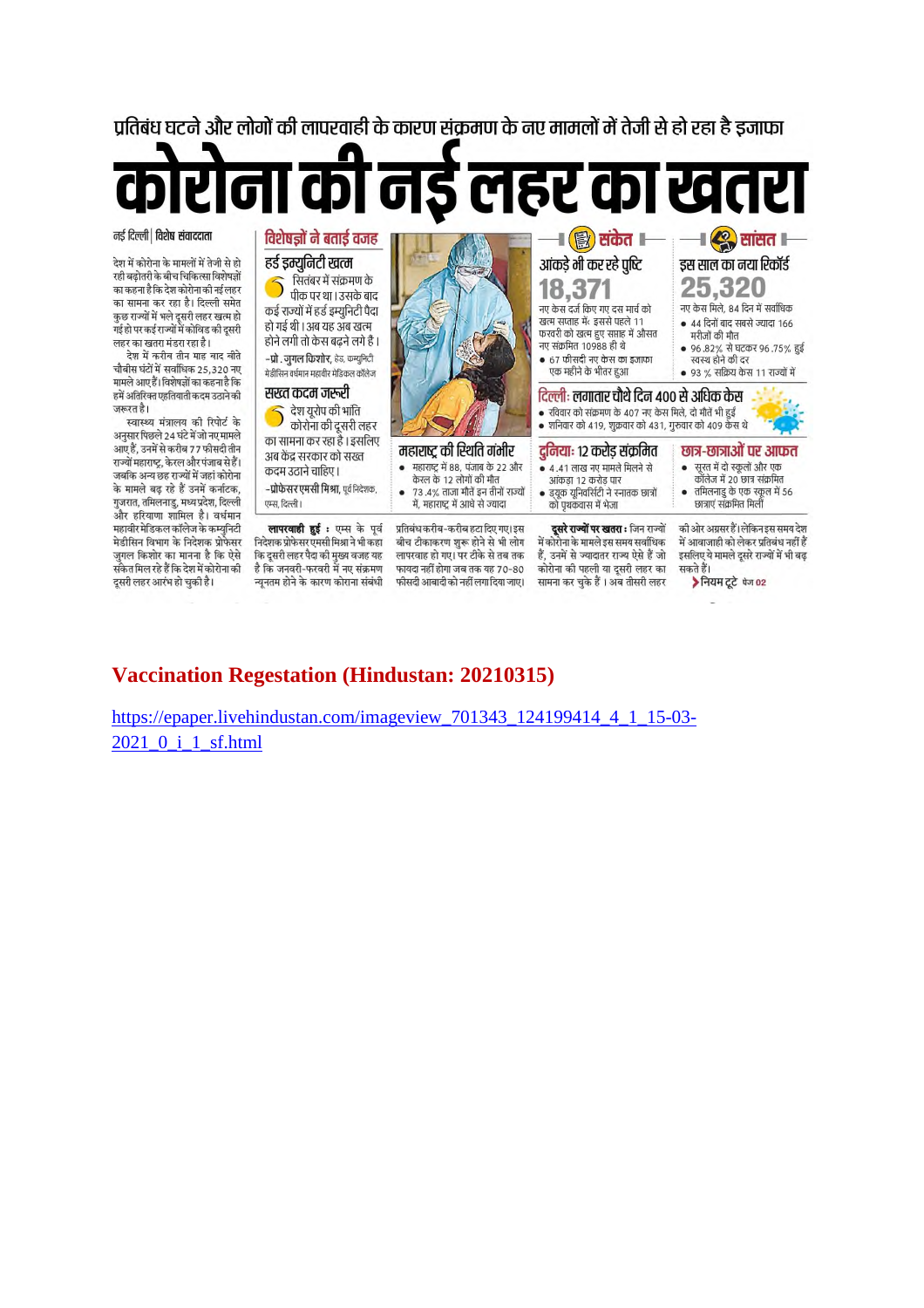# दिल्ली में टीके के लिए घर-घर पंजीकरण

नर्ड दिल्ली | वरिष्ट संवाददाता

दिल्ली में कोरोना टीकाकरण को बढावा देने के लिए घर-घर जाकर लोगों का पंजीकरण किया जाएगा। इसके लिए दिल्ली सरकार द्वारा कई टीमें बनाई जा रही हैं।

राजधानी में कोरोना के मामले फिर तेजी से बढ रहे हैं।इसके बावजद लोग टीकाकरण में दिलचस्पी नहीं दिखा रहे हैं। सरकार ने सभी जिलाधिकारियों को टीकाकरण बढाने के निर्देश जारी किए हैं। दिल्ली के सभी 11 जिलों में सिविल डिफेंस कर्मियों और आंगनबाडी कर्मियों की टीमें तैयार की गई हैं। यह टीमें लोगों को टीकाकरण से जुड़े लाभ बताएंगी

#### ढाई लाख को टीका

दिल्ली में 13 मार्च तक 2 लाख 73 हजार 13 लोगों ने कोरोना का टीका लगवाया है। दिल्ली की आबादी लगभग 2 करोड़ से अधिक है । ऐसे में टीका लगवाने वालों की संख्या बेहद कम है।

और टीकाकरण में लोगों की सहायता भी करेंगी। इन टीमों को वोटर लिस्ट के माध्यम से 60 वर्ष से ऊपर के लोगों का पता और फोन नंबर दिया जाएगा।

इन टीमों का प्रमख काम टीकाकरण के लिए लोगों को प्रोत्साहित करना होगा। यह टीमें लोगों के घरों में पहंचकर उनके फोन से उनका पंजीकरण कराकर नजदीकी टीकाकरण केंद्र की

जानकारी देंगी। इस दौरान टीकाकरण से जुड़ी सावधानियां और टीके पर फैली भ्रांतियों को भी दर करने का काम किया जाएगा।

सरकार की योजना है कि नए लोगों की ऐसे लोगों से बात भी कराई जाएगी. जिन्होंने टीकाकरण करा लिया है। ताकि लोगों में कोई डर या शंका न रहे। इस दौरान कई कॉलोनियों के आरडब्ल्यए व बाजार संगठन के पदाधिकारियों से मिल टीकाकरण के प्रति जागरूकता अभियान भी चलाया जाएगा।

#### **COVID-19 vaccine**

#### **Antibodies raised by COVID-19 vaccine less effective against some coronavirus variants: Study (The Times of India: 20210315)**

https://timesofindia.indiatimes.com/life-style/health-fitness/health-news/antibodies-raised-bycovid-19-vaccine-less-effective-against-some-coronavirus-variantsstudy/articleshow/81495073.cms

Antibodies raised by COVID-19 vaccine less effective against some coronavirus variants: Study

According to a new study, antibodies induced by some COVID-19 vaccines are less effective at neutralising the new circulating variants of the novel coronavirus, such as the ones reported in the UK, Brazil and South Africa.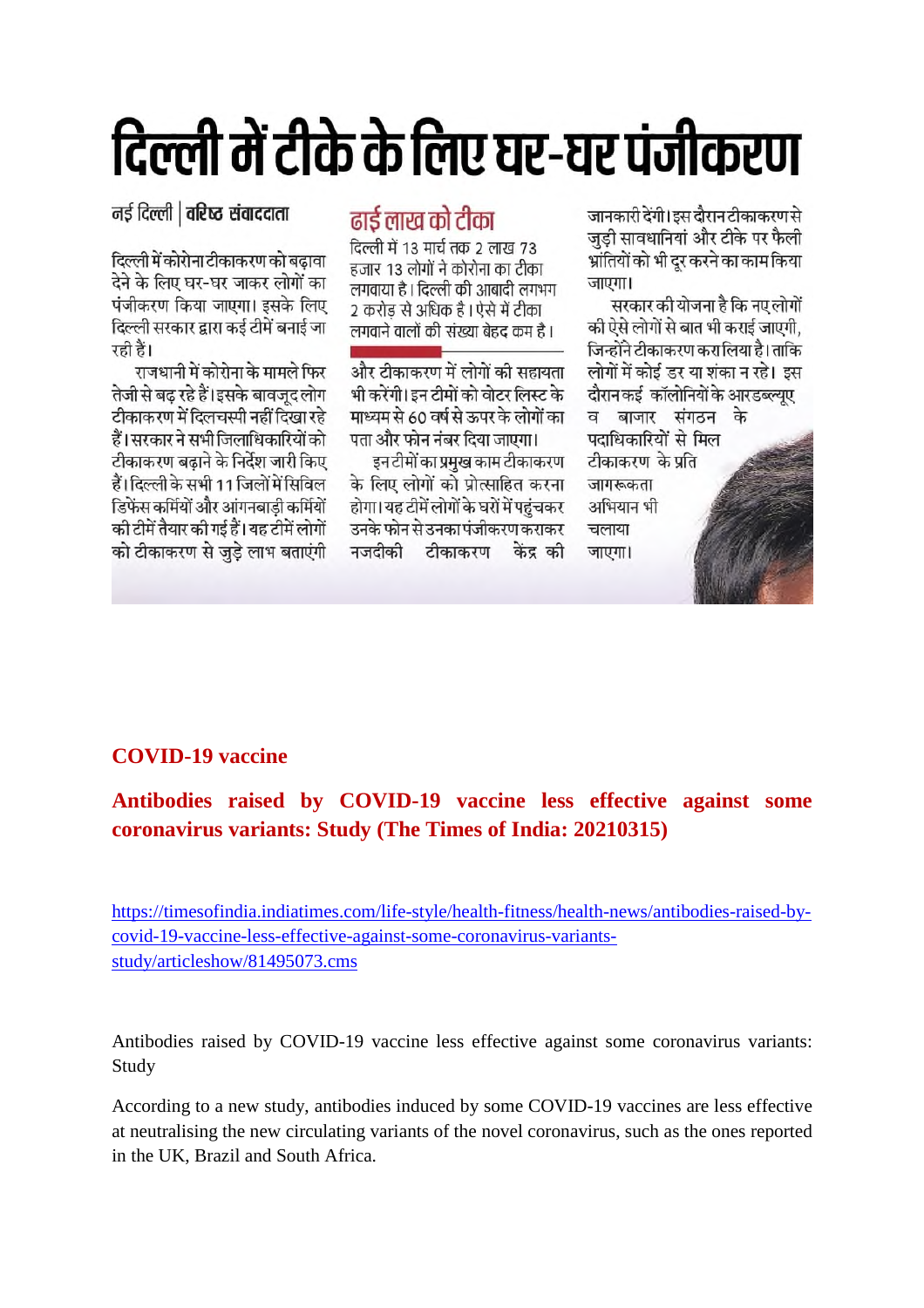The study was published in the journal Cell and noted that the neutralising antibodies induced by the Pfizer and Moderna COVID 19 vaccines were less effective against the coronavirus variants first found in South Africa and Brazil.

As per the scientists, neutralising antibodies work by binding tightly to the virus and blocking it from entering the cells and thus preventing infection. That said, this binding only happens when the antibodies and viruses perfectly match, like a key in a lock.

If the shape of the virus changes when the antibody attaches to it, the antibody may no longer be able to recognise and neutralise the virus.

The scientists compared how well the antibodies worked against the original strain versus the new variants.

When the scientists tested the new strains against vaccine-induced neutralising antibodies, they found the three new strains first described in South Africa were 20-40 times more resistant to neutralisation.

The two strains first described in Brazil and japan were five to seven times more resistant as compared to the original SARS-CoV-2 virus lineage from Wuhan, China.

"In particular we found that mutations in a specific part of the spike protein called the receptorbinding domain were more likely to help the virus resist the neutralizing antibodies," said one author of the study.

However, the ability of these variants to resist neutralising antibodies doesn't mean the vaccines won't be effective.

"The body has other methods of immune protection besides antibodies. Our findings don't necessarily mean that vaccines won't prevent COVID, only that the antibody portion of the immune response may have trouble recognizing some of these new variants," said the scientists.

To develop the next generation it's important to understand which mutations are more likely to allow the virus to evade vaccine-derived immunity.

The study can also help researchers develop more effective preventative methods, such as a broadly protective vaccine that works against a wide variety of variants, regardless of the number of mutations that develop.

Yoga and Physical Fitness

Yoga asanas every busy woman must do daily

Women have a lot of pressure of maintaining a perfect balance between personal and professional life. Household chores, unending to-do list, taking care of the kids and elderly people, they can barely find time and energy for themselves after doing all these things. But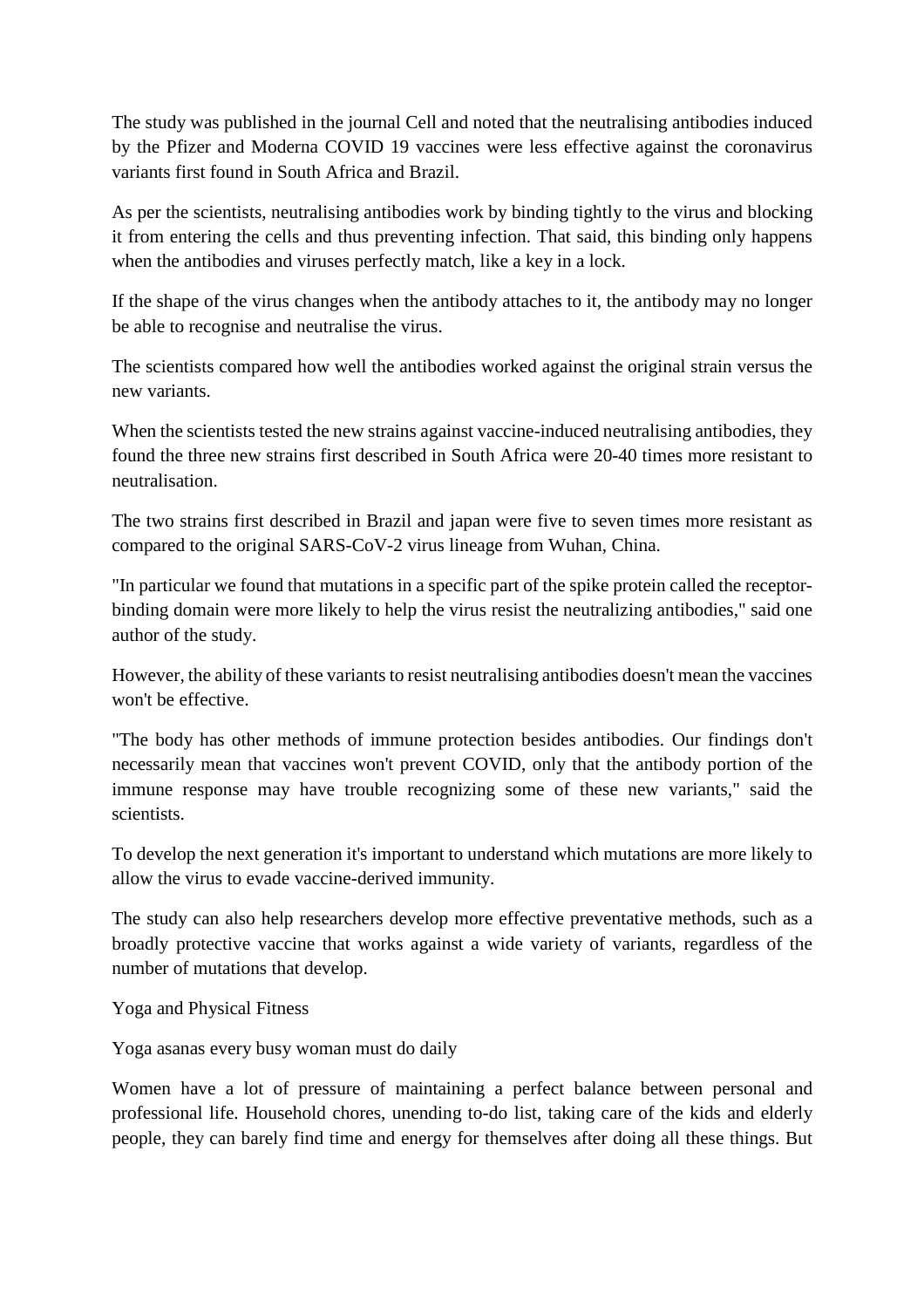this multi-tasking is what makes it more important for every woman to engage in any physical activity and there can be nothing better than yoga.

02/10Practice these asanas daily

Yoga not only stretches your muscles, relaxes your body, but can also calm your mind, which is necessary for every individual to enjoy a long and healthy life. Here we have listed yoga poses that every woman must do daily for a healthy and long life.

03/10Chakravakasana or Cat-Cow Pose

Step 1: Get on your fours with your wrists underneath your shoulders and knees underneath your hips. Your toes should be tucked inside.

Step 2: Inhale and relax your belly so it moves towards the floor. Gently arch your back towards the floor, tilt your tailbone and look upward.

Step 3: Exhale and arch your spine towards the ceiling and tuck your chin into your chest. Repeat the same.

04/10Adhomukh Svanasana or Downward Dog Pose

Step 1: Start with coming on all fours, so that your body makes a table-like structure. Your shoulders should be directly under your wrists and your hips over your knees.

Step 2: Inhale and gently lift your hips upwards and at the same time straighten your elbows and knees to make an inverted V-shape.

Step 3: Press your hand into the ground and straighten your neck. Your ears should touch your hands, fix your gaze to your navel and inhale.

Step 4: Pause for a few seconds, then bend your knees and return to the table position.

05/10Ardh Uttansana or Half Standing Forward Bend

Step 1: Stand straight about 2 feet away from a wall. Your front should face the wall.

Step 2: Inhale and draw your tailbone towards your pubis, hinge your hips and place your palms on the wall in front of you.

Step 3: Make sure your hands are straight and keep your body relaxed. Hold this position for 30 to 60 seconds.

06/10Parshav Uttansana or Intense Side Stretch Pose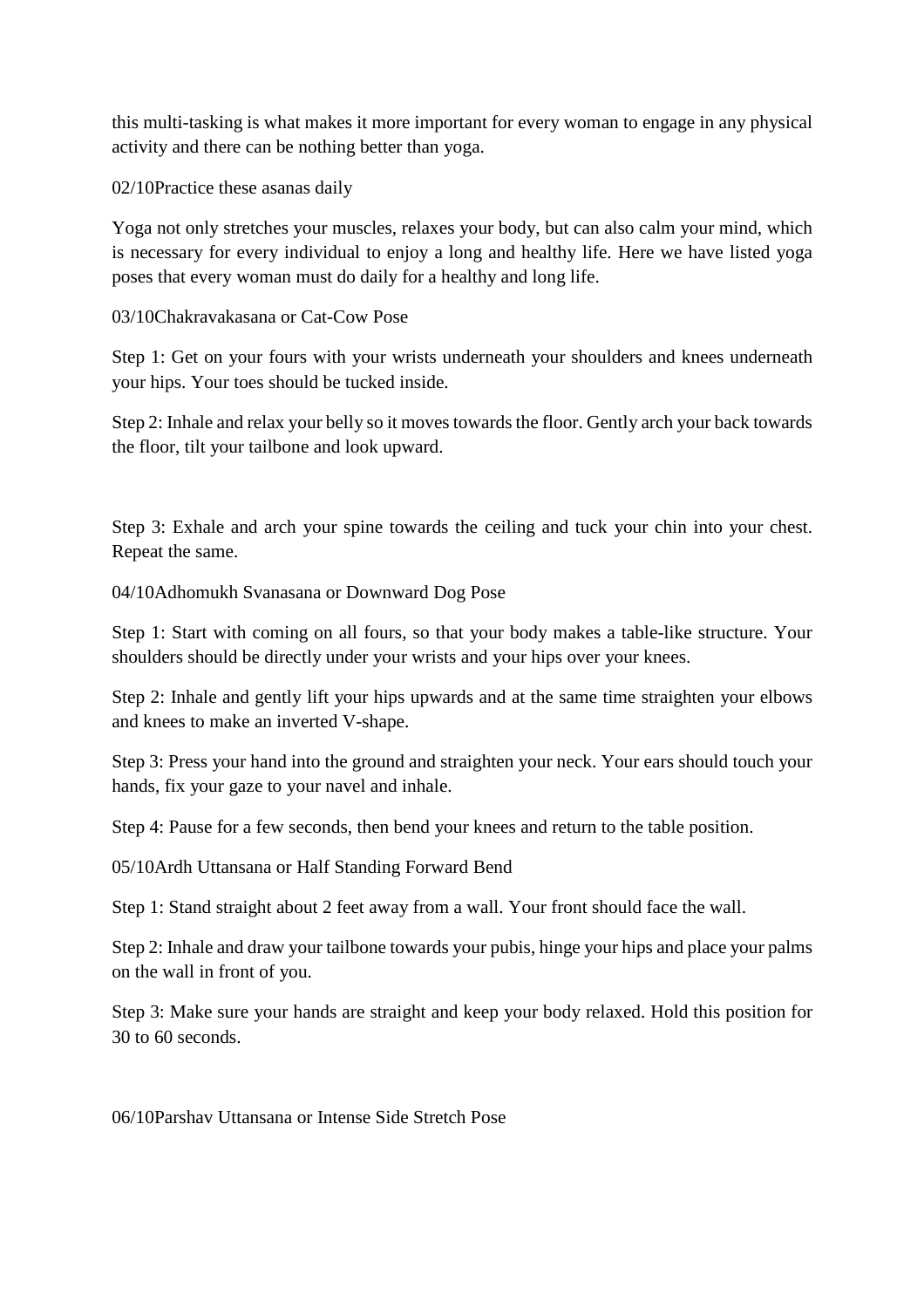Step 1: Stand straight about 2 feet away from a wall. Your front should face the wall.

Step 2: Inhale take your left feet to close the wall (your toes should touch the wall).

Step 3: Laen forward to rest your forehead on the all. Stretch your hands overhand and place your palms on the wall.

Step 4: Make sure your hands are straight and keep your body relaxed. Hold this position for 30 to 60 seconds.

07/10Ardh Katichakrasana or Half Waist Wheel Pose

Step 1: Stand straight on the ground with your feet close to each other.

Step 2: Inhale and take your right-hand overhead.

Step 3: Slowly bend to the left side from your waist. Bend as much as you can.

Step 4: Hold the pose for a few breaths then come to normal position and repeat the same with the other hand.

08/10Parivratta Prasarita Padottansana or Revolved Wide Leg Forward Bend Pose

Step 1: Stand at the end of the mat with your feet together and hands by your side (Tadasana).

Step 2: Inhale and take your right foot a few steps backwards and turn your body to face the long edge of the mat.

Step 3: Stretch your hands out and bring them to your shoulder level, then take them back and clasp them together close to your hips.

Step 4: Inhale and lengthen your chest in a way that your torso is stretched. Exhale and bend forward as much as you can, while balancing your body weight.